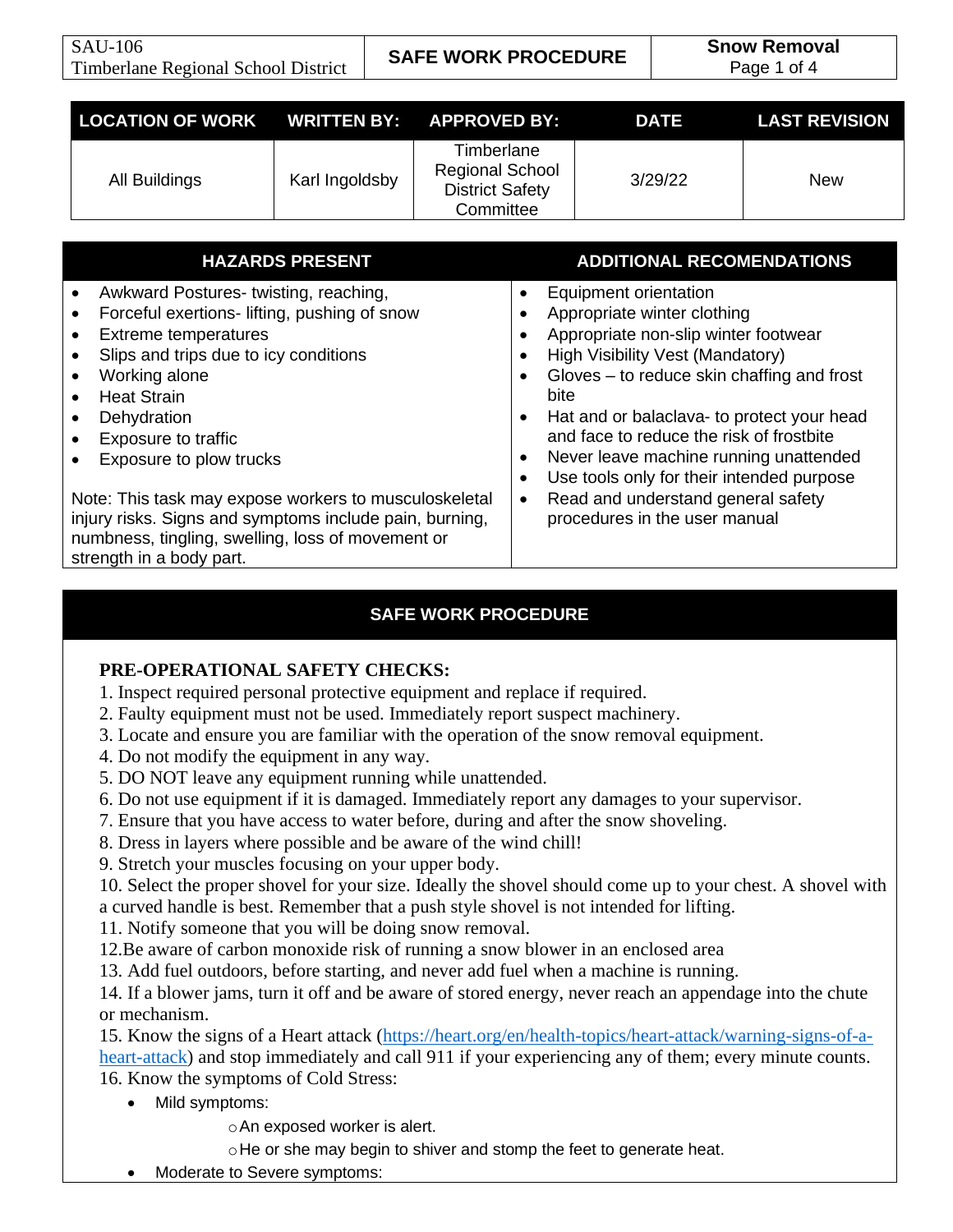- oAs the body temperature continues to fall, symptoms will worsen, and shivering will stop.  $\circ$ The worker may lose coordination and fumble with items in the hand, become confused
- and disoriented
- $\circ$ He or she may be unable to walk or stand, pupils become dilated, pulse and breathing become slowed, and loss of consciousness can occur. A person could die if help is not received immediately.
- Call 911 immediately in an emergency; otherwise seek medical assistance as soon as possible.
- Move the person to a warm, dry area.

# **PROCEDURE**:

1. Inspect and don all personal protective equipment and warm winter clothing.

2. Use the snow blower to remove all snow from the entrance ways, sidewalks, and paths first.

3. Use light weight shovel, appropriate to the task, ensuring handle is long enough so you don't have to stoop.

4. Push snow with appropriate shovel designed for this if practical, rather than lifting the snow.

5. If needing to throw snow, push close to area. Take smaller amounts that you can easily lift and turn your feet to the direction you're throwing - don't twist at the waist.

6. Try to use safe body mechanics. For shoveling, these include:

- a wide stance, a wide grip on the shovel, and trying to keep your back straight and upright.
- bending the knees and hips when lifting rather than rounding your back forward.
- take small steps to turn to avoid twisting your back especially when carrying loads.
- forcefully twisting with a load greatly increases the stress on your back and shoulders.
- don't try to throw snow or other material great distances. Forcefully twisting with a load greatly increases the stress on your back and shoulders
- 7. Alternate your hands periodically to break up the same movement.

8. Be extremely cautious throughout this procedure, it is very easy to slip on the snow and ice. Take small steps and walk slowly.

9. Pace yourself. Take frequent micro breaks to stretch your back if you are shoveling for long periods. Caution: DO NOT shovel for several hours straight. Stop every 30-60 minutes to stretch and warm up. The colder the weather the more breaks that are required. Shoveling for long periods of time can cause back injuries, muscle strains, frost bite and hypothermia.

10. Take breaks as required and replace fluids lost due to dehydration, maintain an easy pace in order not to become fatigued and experience energy loss. Do not work to the point of exhaustion.

11. Once snow has been cleared, use a small container and sprinkle sand or other de-icing agent on the area, where appropriate.

# **Pushing the snow:**

- Push the snow from the center to the sides and then lift it.
- Push the snow with a wide blade shovel and lift and throw with a smaller blade shovel.

# **Snow scoops:**

- Push the scoop, pulling it will cause strain to the back and neck.
- Do not lift the scoop, pushing it forward quickly and stopping, or tilting it gently will allow the snow to slide out. Do not use your knees to help push and lift the scoop.
- Keep your arms at a 90-degree angle to the handle.
- If the snow is wet or packed, do not fill the scoop as this will make it harder to handle.

# **Lifting the snow:**

• Do not reach- always move your feet. Keep your feet at hip width apart and the shovel close to your body. The throw height should not exceed 4 feet or 3 feet. Avoid awkward throwing